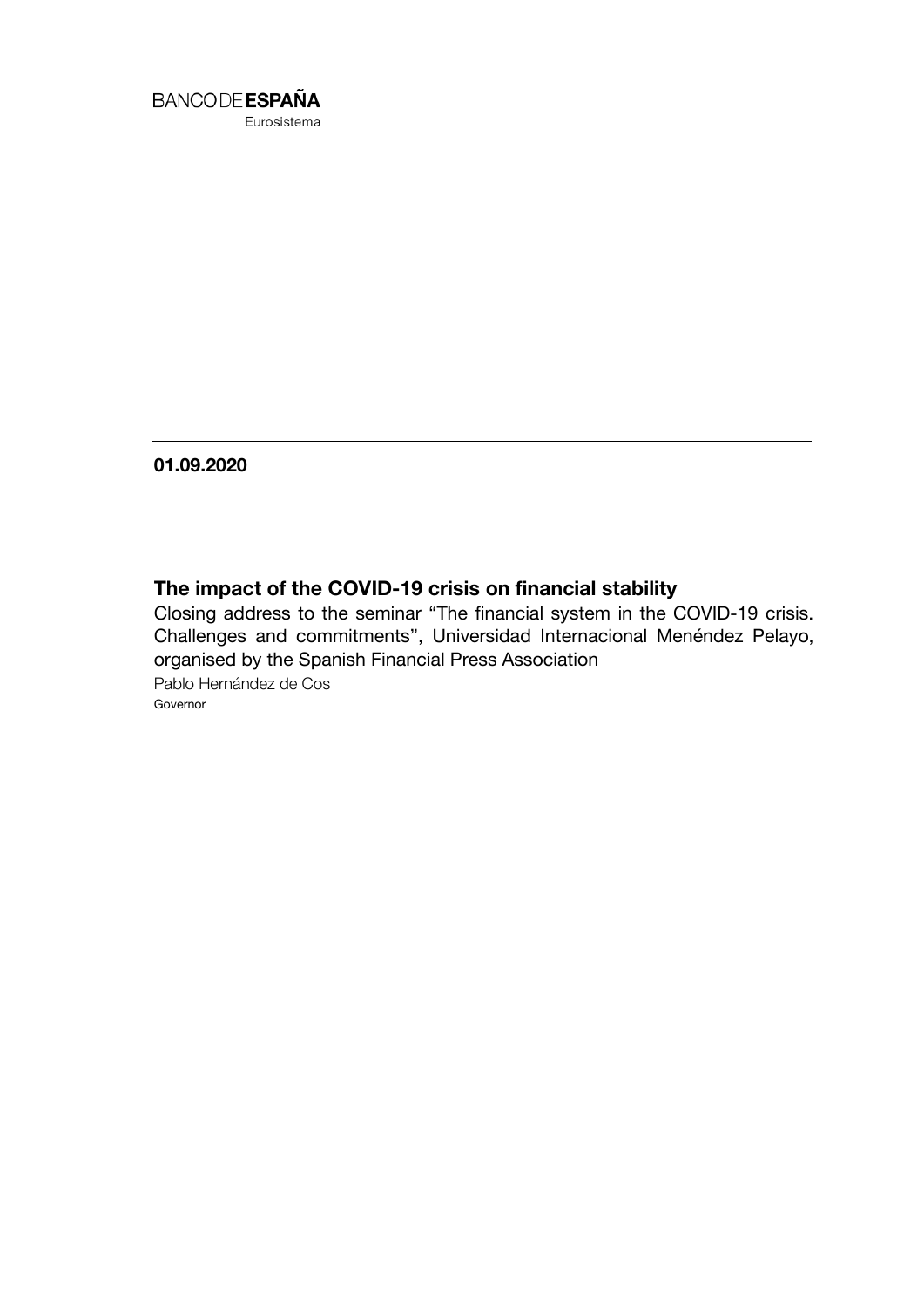Good afternoon ladies and gentlemen.

It is an honour and a pleasure to participate once again in this summer course organised by the Spanish Financial Press Association.

It is clear that the scope of the pandemic and its impact on the world economy are very extensive.

Following a 5.2% decrease in Q1, with respect to the previous quarter, Spanish GDP fell by 18.5% in Q2, when the restrictions linked to the state of alert were at their height. These declines represent the greatest contraction in economic activity in our recent history.

An improving path has been seen during Q2 and Q3. However, this recovery is incomplete, and uneven across sectors and agents. It is also subject to a high level of uncertainty owing to the doubts as to the course of the pandemic itself, as shown by the fresh outbreaks. It therefore seems clear that some of the pandemic's effects will be long-lasting.

# **BANCO DE ESPAÑA MACRO SCENARIOS: A VERY SHARP DECLINE IN GDP IN** 2020. WITH AN INCOMPLETE RECOVERY IN H2



Sources: Banco de España and INE

j

The Banco de España publishes its regular projection exercises, the next update of which is due to be released in the middle of this month, drawing on the definition of different scenarios.<sup>1</sup> These scenarios are based on different assumptions about, among other factors, the course of the pandemic, which continues to be subject to a very high level of uncertainty. In any event, the contraction in Spanish GDP for this year as a whole will be most substantial and unprecedented in recent history. The recovery initiated in recent months should lead to relatively high growth in activity, after the hibernation brought about

<sup>&</sup>lt;sup>1</sup> See *Macroeconomic projections for the Spanish economy (2020-2022): the Banco de España's [contribution to the Eurosystem's June 2020 joint forecasting exercise.](https://www.bde.es/f/webbde/SES/AnalisisEconomico/AnalisisEconomico/ProyeccionesMacroeconomicas/ficheros/be08062020-proye.pdf)*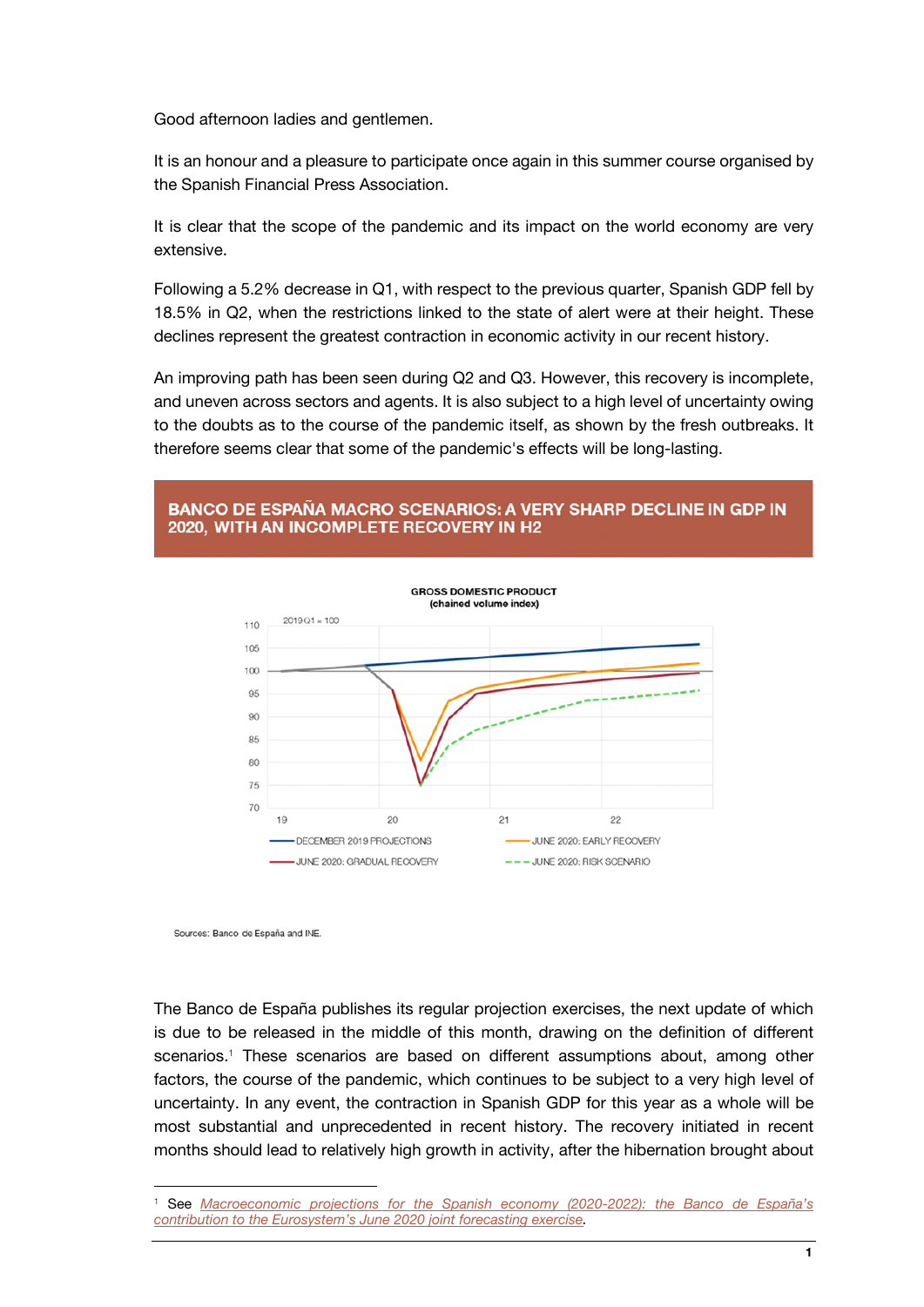by the lockdown; however some quarters of robust growth are still needed to regain the pre-pandemic level of GDP.

It is clear that the sharp macroeconomic downturn triggered by the pandemic has substantially increased the risks to global financial stability. The forceful economic policy response — from monetary, fiscal and supervisory authorities — and the effect of the farreaching international financial reform implemented in the last decade are helping to mitigate and manage these risks. Indeed, so far the financial system has acted as a mitigating, rather than an amplifying, factor of the impact of this crisis.

However, we should not be lulled into complacency, as the scale of the shock is very large and its duration is uncertain. Against this backdrop, as economic and supervisory authorities, we must step up monitoring of the risks to financial stability and continue to adopt measures to mitigate them; naturally, we must be prepared to take forceful action should such risks materialise. Today I will outline the recent developments in the main risks in this area, based on the analysis of the effect of the crisis on the different agents in the economy (non-financial corporations, households, the real estate and financial sectors, and general government), and the most appropriate economic policy measures for addressing them.

#### The impact of the crisis on the financial situation of firms

Spanish firms faced this shock in a more favourable financial position than that before the global financial crisis. Specifically, they had substantially reduced their debt levels in recent years, to below the European average in late 2019, and had the support of higher liquidity buffers. Moreover, the sectoral distribution of activities was more balanced than in the runup to the previous crisis.

### HIGH ESTIMATED LIQUIDITY NEEDS OF NON-FINANCIAL CORPORATIONS



#### POTENTIAL COVERAGE OF LIQUIDITY NEEDS



#### a. Accumulated net needs for the last three quarters of the year

BANCO DE ESPAÑA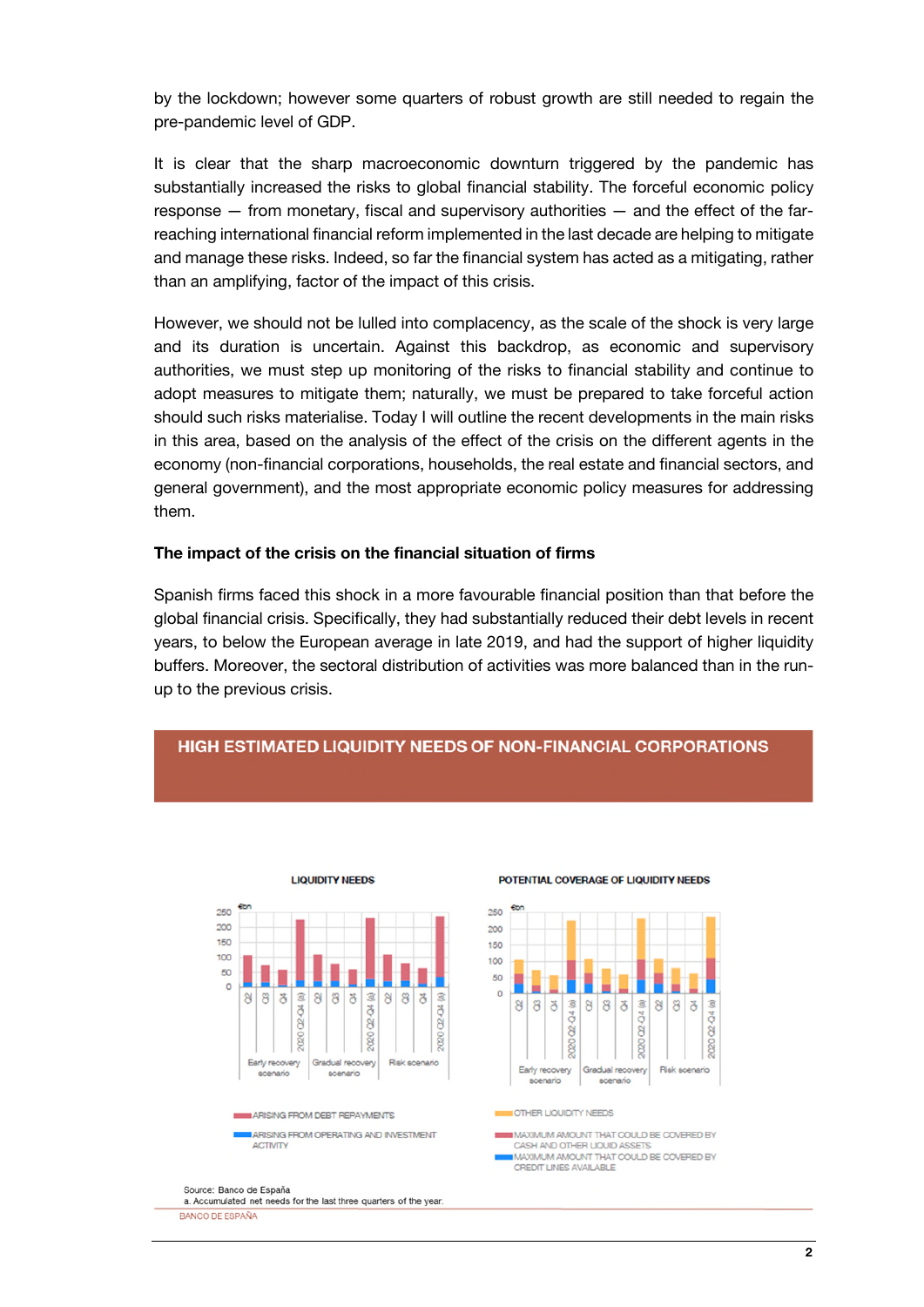That said, despite the overall better position, there were certain segments of the Spanish corporate sector in a vulnerable position at the outset of this crisis. The scale of the shock triggered by the pandemic is also most significant and long-lasting, prompting a sharp decline in income for a large number of firms.

From the financial stability standpoint, the risk is that this drop in income will generate liquidity problems for these firms, making it difficult for them to meet their payment commitments deriving from financial obligations (debt and interest payments) and operating expenditure (such as supplies, rentals and personnel costs). For the firms that have been hardest hit by the crisis and those in a more vulnerable position at the outset, liquidity tensions might ultimately lead to solvency problems, either because the raising of new debt proves more complex or because the increase in debt could become unsustainable, against a backdrop, moreover, of a weak outlook for demand.

The latest Central Balance Sheet Data Office figures give an idea of the severity of this shock to firms' liquidity. There was a strongly adverse impact on these agents' profits already in Q1, despite the fact that the sharp contractions in activity and operating revenue associated with the declaration of the state of alert only affected the last two weeks of this quarter. The reduction in the return on assets for the overall sample of firms was so significant that it pushed ROA below the cost of borrowing, a development not seen since 2014.

In the absence of, or a sharp decline in, income, firms have several, not necessarily mutually exclusive options to cover their liquidity needs. First, they can adjust their expenditure. Second, they can use the liquid assets they have built up. They can also resort to undrawn amounts on their credit lines with financial institutions, to new borrowing, such as new bank loans and debt issuances, to divestments, or to new capital contributions from their members.

This list of sources of liquidity for firms highlights the important role of economic policy measures in alleviating the effects of the crisis on the business sector.

At the European level, the powerful monetary policy response from the European Central Bank (ECB) has proved essential for facilitating the financing of all European firms against this backdrop of high uncertainty, heading off financial fragmentation problems like those experienced as a result of the last crisis. Besides the approval of a new, very large asset purchase programme, this response has included the provision of liquidity to financial institutions under very favourable conditions providing they meet certain business lending targets.

In Spain, the public guarantee programmes for loans to firms, which are managed by the Official Credit Institute (ICO)<sup>2</sup> and have reduced the risk taken on by banks when lending in such uncertain circumstances, have been crucial, as have the measures to allow for more flexibility in temporary layoffs and short-time work arrangements (ERTE by their Spanish abbreviation) and the payment deferrals on certain tax obligations, among other measures.

 $\overline{\phantom{a}}$ 

<sup>2</sup> ICO COVID-19 Guarantee Facility, approved through Royal Decree-Law 8/2020 of 17 March 2020.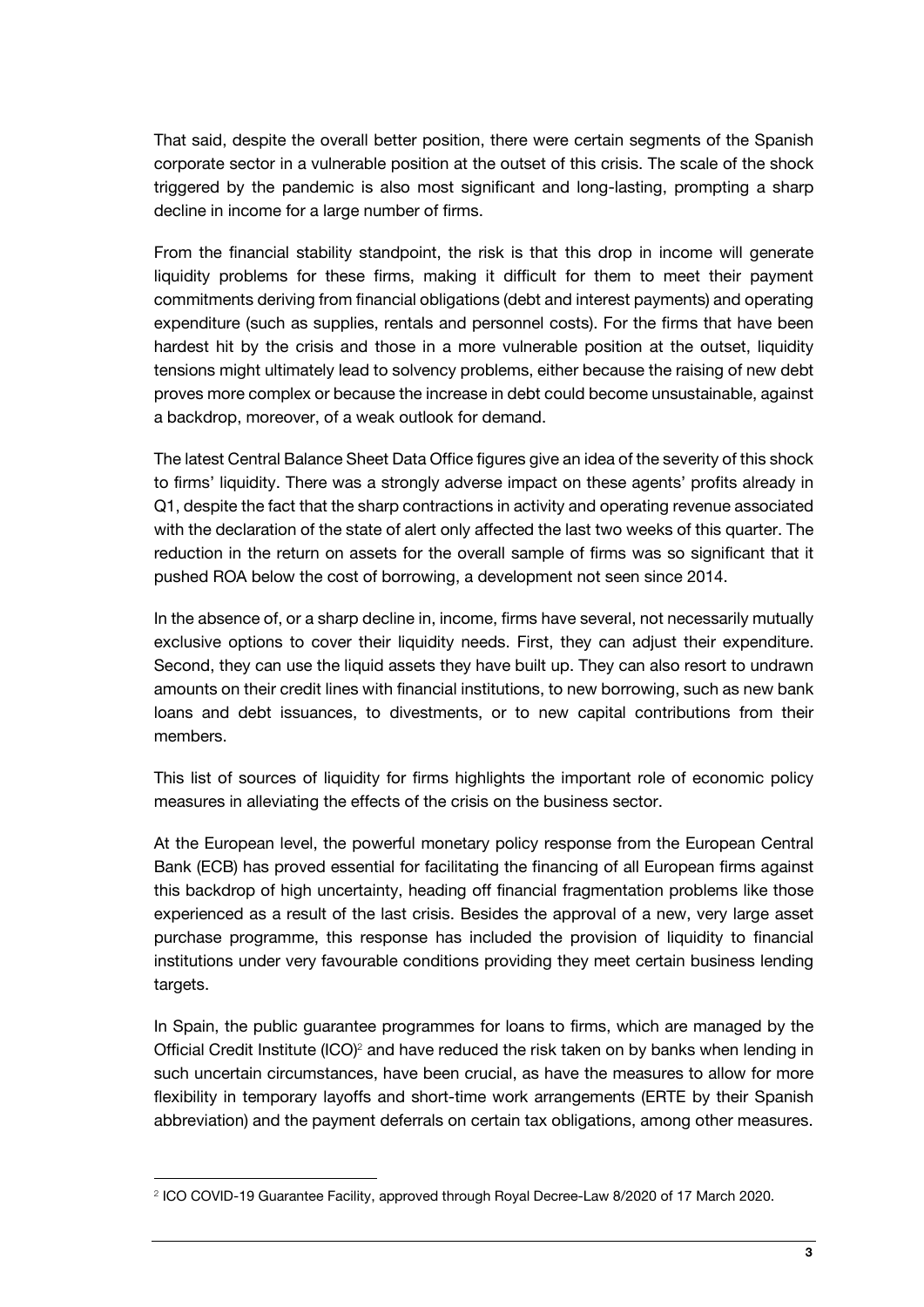In any event, given the scale of the shock, and even taking account of the economic policy measures most directly affecting non-financial corporations (such as furlough schemes and tax deferrals), different simulation exercises performed by the Banco de España<sup>3</sup> suggest that the percentage of firms with liquidity needs in the Q2-Q4 period will rise by nearly 10 percentage points (pp), to stand at 70%, as a result of the pandemic. In terms of size, the percentage of firms with liquidity needs is higher among large corporations; by sector, it is higher in leisure and tourism activities. Nearly 90% of these needs are expected to derive from the maturity of past financial obligations, and close to 50% could be covered using liquid assets and undrawn amounts on the credit lines held before the crisis.

The information on bank lending shows firms resorting to this source of financing to cover a large portion of these liquidity requirements. Specifically, after shrinking by 1.1% year-onyear in February, the outstanding balance of bank financing granted to Spanish non-financial corporations rose by 7.2% in July.

Analyses by the Banco de España suggest that the ICO's guarantee facility is, in particular, facilitating the financing both of firms facing greater difficulty gaining access to credit and of small enterprises, which have generally been more affected by the impact of the health crisis and have a greater risk profile. Thanks to the guarantees, SMEs have been able to finance themselves in recent months under more favourable conditions in terms of the interest rate, the amount of credit and, above all, the maturity of the operation, which on average has stood at close to five years. On the latest data available, this programme has provided guarantees of nearly €75 billion (of the €100 billion initially envisaged) on loans to over half a million firms, representing total financing of close to €99 billion.

The role of lending to companies in the current crisis is thus proving to be of great importance. It is contributing to reducing the risk of bankruptcy for firms that are viable but which face temporary liquidity problems, with the adverse consequences this would have in terms of job destruction and damage to the productive system, and, in sum, to the robustness and momentum of the economic recovery.

Looking to the coming months, it is estimated that, overall, the public guarantee programme (amounting to €140 billion following the latest increase) could cover around 75% of the financing needs mentioned above. The remaining amount would have to be financed by companies drawing down on their liquid assets, using the undrawn amount on the credit lines they have been granted or resorting to new debt without public guarantee.

The findings of the latest Bank Lending Survey (for Q2) anticipate the possibility of a tightening of credit standards for European firms in Q3 this year. Should this be confirmed, besides the need for monetary policy to maintain a prolonged, very accommodative stance and for the selective extension of certain ERTE support measures at the national level, an expansion of the support measures for the financing of firms would be advisable, in order to sustain the recovery. In any event, in this second phase of the economic policy response, credit support mechanisms should focus on prioritising access to these funds for firms with

 $\overline{\phantom{a}}$ 

<sup>3</sup> See Banco de España (2020), *Annual Report 2019*[, Box 4.3, "Developments in bank finance for productive](https://www.bde.es/f/webbde/SES/Secciones/Publicaciones/PublicacionesAnuales/InformesAnuales/19/descargar/Files/InfAnual_2019-Box4.3.pdf)  [activities in the context of the COVID-19 crisis",](https://www.bde.es/f/webbde/SES/Secciones/Publicaciones/PublicacionesAnuales/InformesAnuales/19/descargar/Files/InfAnual_2019-Box4.3.pdf) and R. Blanco, S. Mayordomo, Á. Menéndez and M. Mulino (2020), *[Spanish non-financial corporations' liquidity needs and solvency after the COVID-19 shock,](https://www.bde.es/f/webbde/SES/Secciones/Publicaciones/PublicacionesSeriadas/DocumentosOcasionales/20/Files/do2020e.pdf)* Occasional Paper No 2020, Banco de España.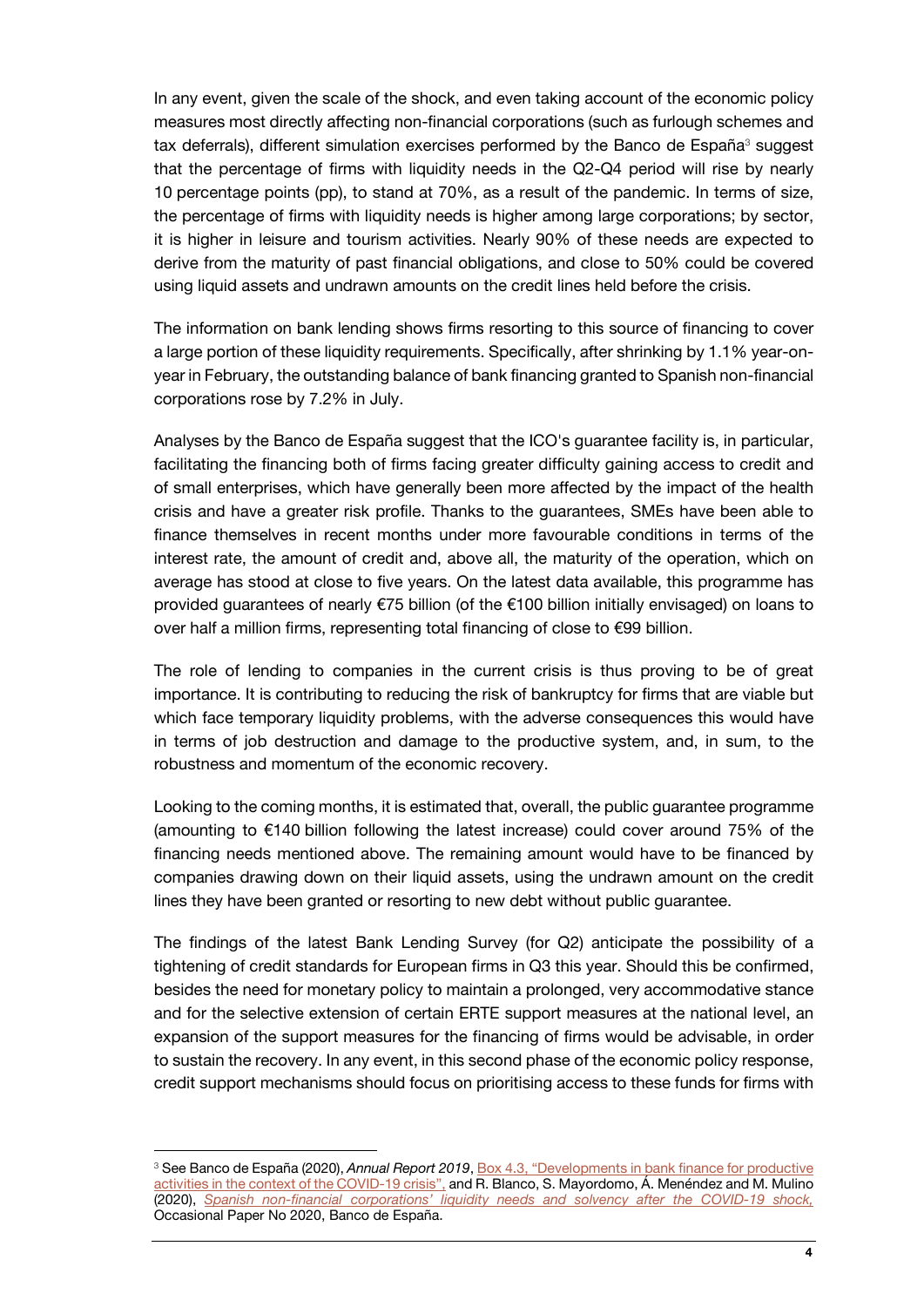sound viability prospects, with a view to providing for the necessary cross-firm and crosssector reallocation of productive resources.

## **INCREASE IN THE NUMBER OF NON-FINANCIAL CORPORATIONS WITH A HIGH PROBABILITY OF DEBT DEFAULT**



# Also, it should be acknowledged that the number of financially vulnerable firms will rise significantly as a result of COVID-19. According to analyses by the Banco de España, this increase will be more marked in the SME segment and among firms pursuing activities in the sectors most exposed to COVID-19.

An initial factor to be taken into account when assessing the impact of the COVID-19 crisis on the corporate sector's solvency is the future decline in the return on firms' assets. Drawing on available estimates, the median of this indicator for the corporate sector as a whole is expected to fall from 3% pre-COVID-19 to virtually zero in 2020, in any of the macroeconomic scenarios considered by the Banco de España.

Large firms are generally expected to suffer less pronounced falls in profitability. In any event, the operating deficit generated by many firms would lead to a deterioration of their financial position, resulting in lower own funds and higher debt to finance their liquidity needs. Thus, in the aforementioned early recovery scenario, the financial position of 55% of firms (with a weight of 51% in employment terms) would worsen in 2020, while in the more adverse scenario, this proportion would rise to 58%. However, despite this strong negative impact, around 40% of firms would continue to generate an operating surplus and to make new investments without a worsening of their financial position.

In short, a significant number of firms are very likely to emerge from this crisis with higher debt levels and a diminished demand outlook, at least for some time. In this respect, it is also necessary to review the debt relief, restructuring and insolvency processes for firms,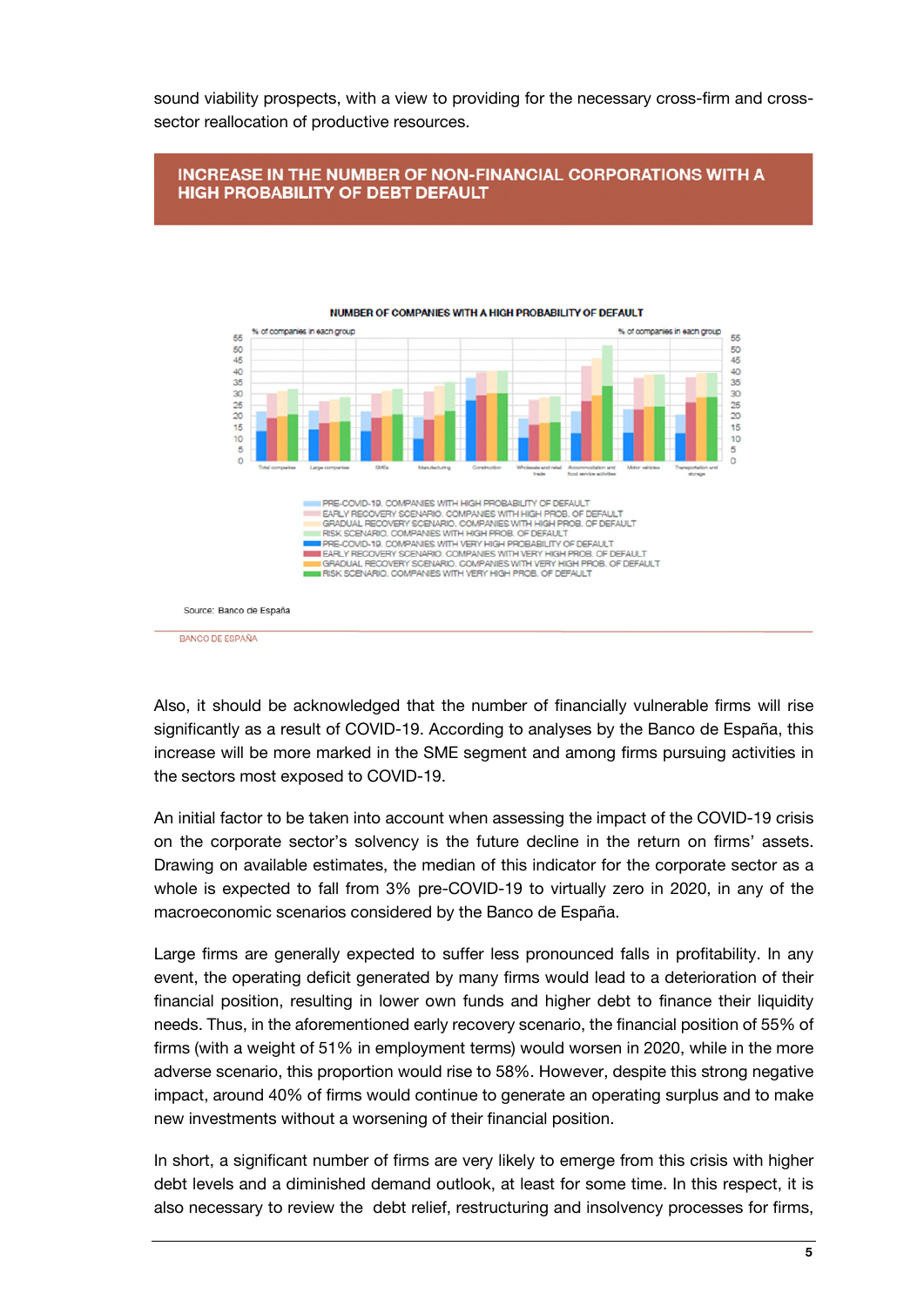with the aim of establishing pre-emptive, swift and simplified administrative procedures enabling them to pursue their business activity while they are still viable. Speed of resolution is paramount in these procedures so as to minimise the losses in asset value that would materialise if they were to drag on, especially in a context in which the economic policy response in the short term means that the liabilities of ailing businesses to general government will foreseeably be much higher than in previous crisis periods. The introduction of more appropriate procedures and incentives would also avoid suboptimal levels of business liquidations and destruction of the productive system that would weaken the longterm economic growth and recovery potential.

#### FOLLOWING AN INITIAL SIGNIFCANT DECLINE, THE Y-O-Y FALL IN "ACTUAL" SOCIAL SECURITY REGISTRATIONS MODERATED IN JUNE AND **JULY**



#### **Y-O-Y CHANGE IN REGISTRATIONS**

BANCO DE ESPAÑA

# The impact on the financial situation of households

As in the case of firms, after the last global financial crisis, the financial situation of households improved significantly, and mortgage lending standards were far more prudent. However, consumer lending has posted high growth rates in recent years and groups of vulnerable households have continued to exist.

In any case, this crisis is also having a significant impact on households. It has led to a reduction in the wage income of individuals who have lost their jobs or been furloughed, and in their wealth, given the adjustment to the valuation of most financial assets. Thus, social security registrations, after stripping out workers subject to furlough schemes, that is, the series which might be called "actual registrations", is estimated to have shown a year-on-year decline of 22% at end-April, with much sharper reductions in some of the services segments hardest hit by the restrictions on movement associated with the state of alert, such as the hospitality sector. In late July, the year-on-year decline in actual registrations had eased, and stood at 9% lower than the figure observed a year earlier.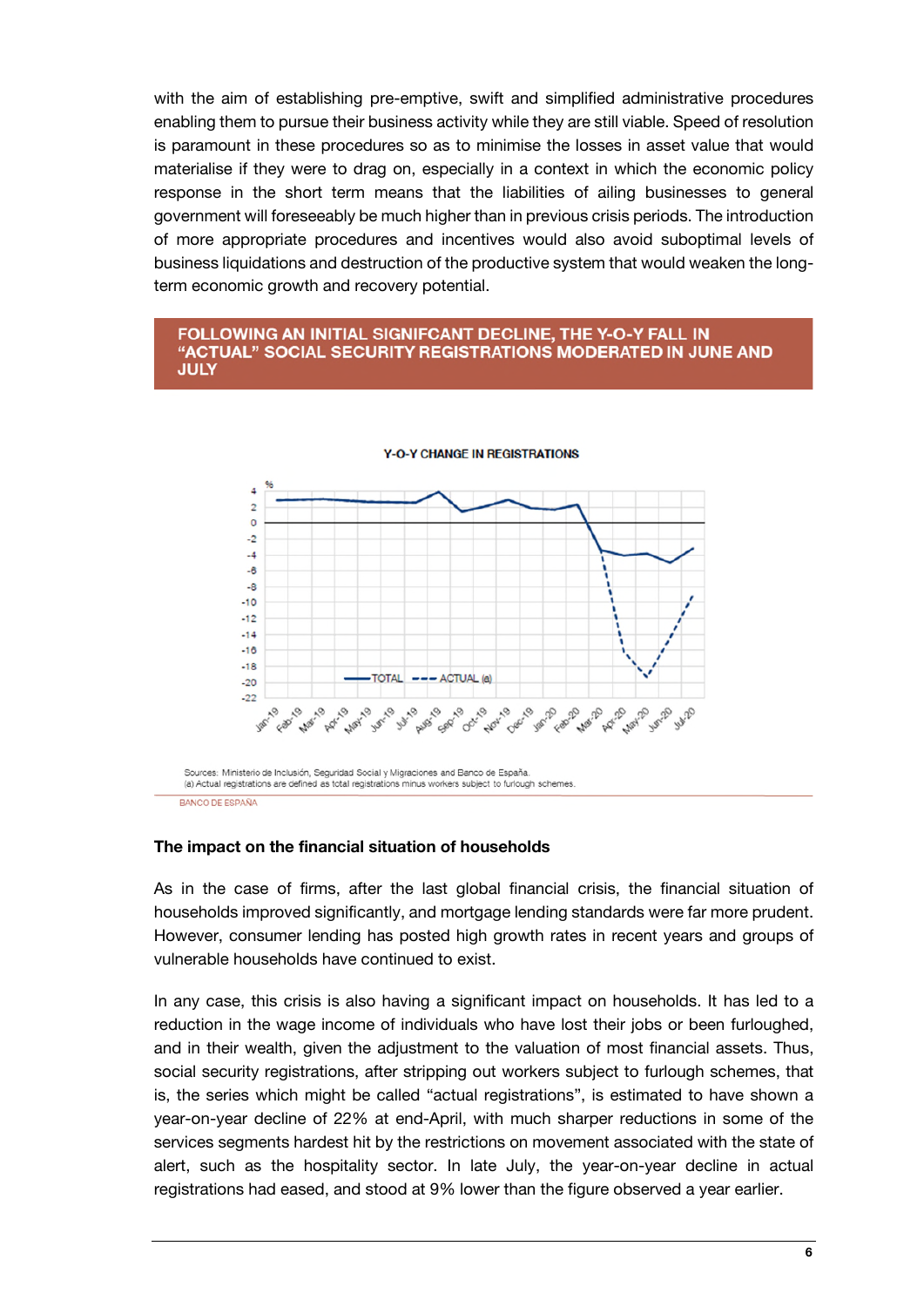From the standpoint of financial stability, the evidence available $4$  shows that the variables with the highest information content to explain the probability of default of households are becoming unemployed and a fall in household income. The same evidence shows that, as a result of the shock triggered by the coronavirus, consumer credit defaults can be expected to occur at an earlier stage than mortgage defaults by households, and that a deterioration in income and employment will adversely affect mortgage lending overall, with a slight time lag.

Further, there is very notable disparity in the financial situation of the households most affected by the pandemic. According to the Banco de España's Spanish Survey of Household Finances<sup>5</sup>, the industries that have borne the brunt of the pandemic employed a higher proportion of young and female workers than other sectors, and also a higher proportion of low-wage workers. The lower wages were partly offset by the fact that the employees concerned lived with other household members who had a higher income. In terms of household wealth, 28% of workers in the social industries lived, in 2017, in households whose financial assets amounted to less than one month's income, and around 8% had bank debts whose repayments amounted to more than 40% of their gross household income. Thus, the wage income and financial position of households of workers in social industries was more fragile in 2017 than that of households whose members were employed in regular industries.

However, as in the case of firms, economic policy has also played a vital role in this institutional sector to mitigate the adverse economic effects of the pandemic. Specifically, in addition to sustaining household income through furlough schemes, unemployment benefits have been increased, essential utilities have been guaranteed, assistance has been provided for rental expenses, and measures have been approved to support the selfemployed whose income has plummeted. More recently, a minimum living income scheme has been designed and is currently being implemented.

In addition, a number of specific measures have been negotiated to ensure that households with financial difficulties do not fail to meet their financial obligations. These include legislative and banking sector moratoria on individuals' mortgage and other loans, which allow individuals who meet certain requirements to delay their loan repayments for a period ranging between three months and one year.

A total of 1.3 million moratoria have been granted to date, representing an outstanding credit balance of nearly €45 billion (almost 7% of the total volume of this portfolio). The moratoria granted are concentrated in the regions most affected by the crisis, on individuals aged under 30 and over 55, self-employed persons, and loans arranged with easier credit conditions. Also noteworthy is the fact that moratoria are more common in banks with higher credit growth in the years immediately preceding the outbreak of the pandemic.

Looking ahead, the trend in employment and its distribution among households will be crucial in the coming quarters, as regards the materialisation of the financial stability risks posed by this sector. The ultimate impact will also depend on the effectiveness and continuity of the measures in place to sustain household income.

j

<sup>4</sup> See Banco de España (Spring 2020), *Financial Stability Report*, Box 1.2, "Build-up of household debt defaults".

 $^5$  See P. Alvargonzález, M. Pidkuyko and E. Villanueva (2020), "The financial position of the workers most affected by the pandemic: an analysis drawing on the Spanish Survey of Household Finances", Analytical Article, *Economic Bulletin*, Banco de España, 3/2020.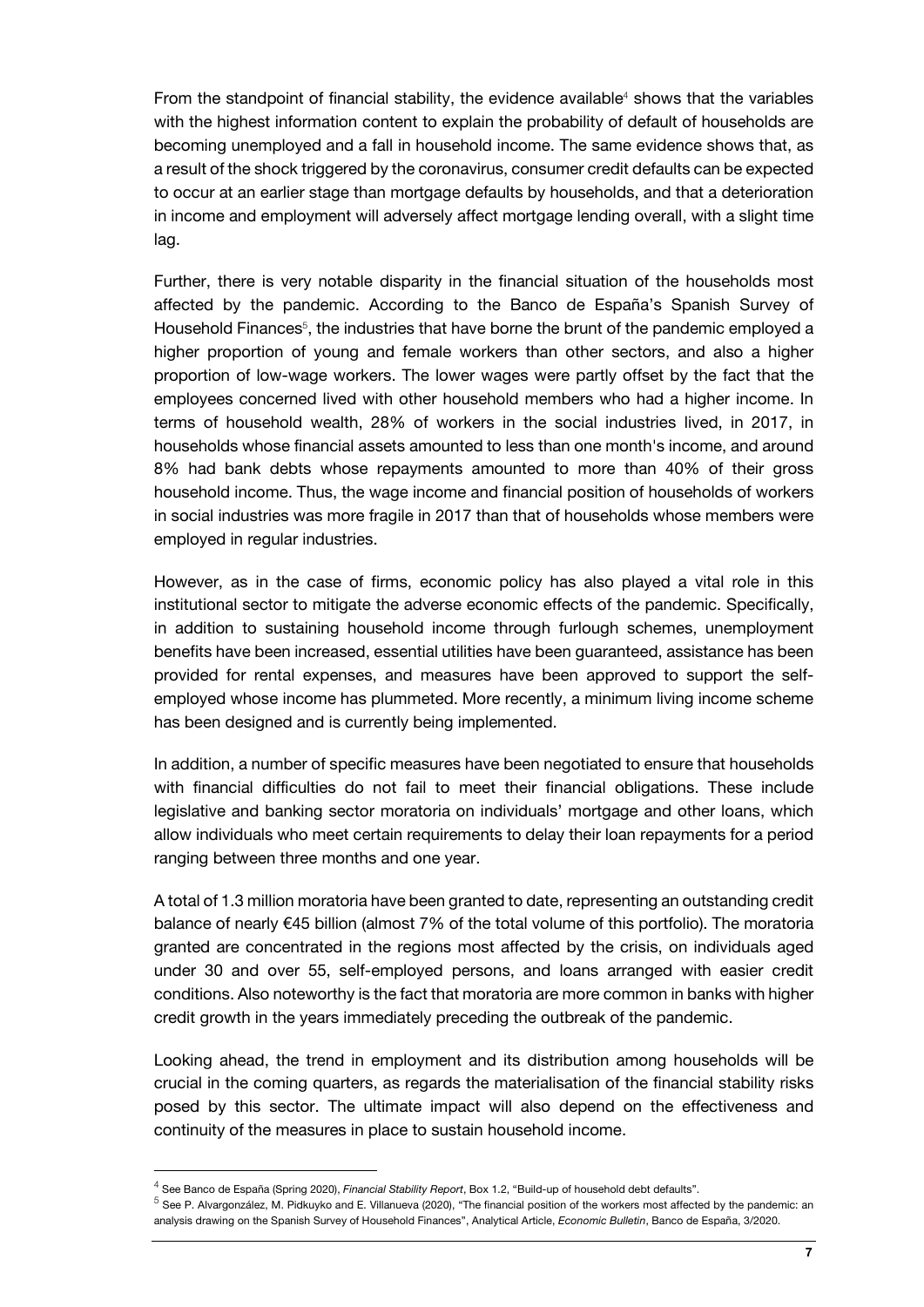#### The real estate market

Allow me now to briefly describe the recent developments in the housing market against the backdrop of the crisis triggered by the pandemic.

# FOLLOWING THE SHARP INITIAL DECLINE, HOUSE PURCHASES HAVE PARTIALLY RECOVERED. THE PRICE SLOWDOWN CONTINUES



**HOUSE PURCHASES AND PRICES** 

BANCO DE ESPAÑA

 $\overline{\phantom{a}}$ 

After the very significant downscaling of housing investment following the crisis that began in 2008, which reduced its weight relative to GDP from 12% before the global financial crisis to levels close to 5% in 2019, in line with other European countries, this sector's starting point was unquestionably less vulnerable. Moreover, the reduction in housing investment activity came about in parallel with a decline in house prices which, despite the growth observed in recent years, at end-2019 remained (in real terms) some 29% below the average nationwide levels observed in 2007. However, there was some cross-regional variation and the indicators of the overvaluation of house prices showed values close to equilibrium. $6$  It should also be borne in mind that the weight in mortgage lending of highly leveraged transactions has been much lower in the post-2008 period, and that the mortgage loans which survived the global financial crisis have credit conditions that can generally be considered prudent, and are closer to reaching maturity. All these developments better position this sector to withstand the current crisis.

In any event, this sector is inevitably also reflecting the impact of the health crisis. Even before this shock, the housing market had entered a phase of gradual slowdown, both in terms of activity and transactions and of prices, after the marked expansion of prior years, once the adverse effects of the financial crisis had been overcome. This outlook was profoundly affected by the declaration of the state of alert due to COVID-19, with a

<sup>&</sup>lt;sup>6</sup> Se[e https://www.bde.es/f/webbde/GAP/Secciones/SalaPrensa/NotasInformativas/20/presbe2020\\_49en.pdf.](https://www.bde.es/f/webbde/GAP/Secciones/SalaPrensa/NotasInformativas/20/presbe2020_49en.pdf)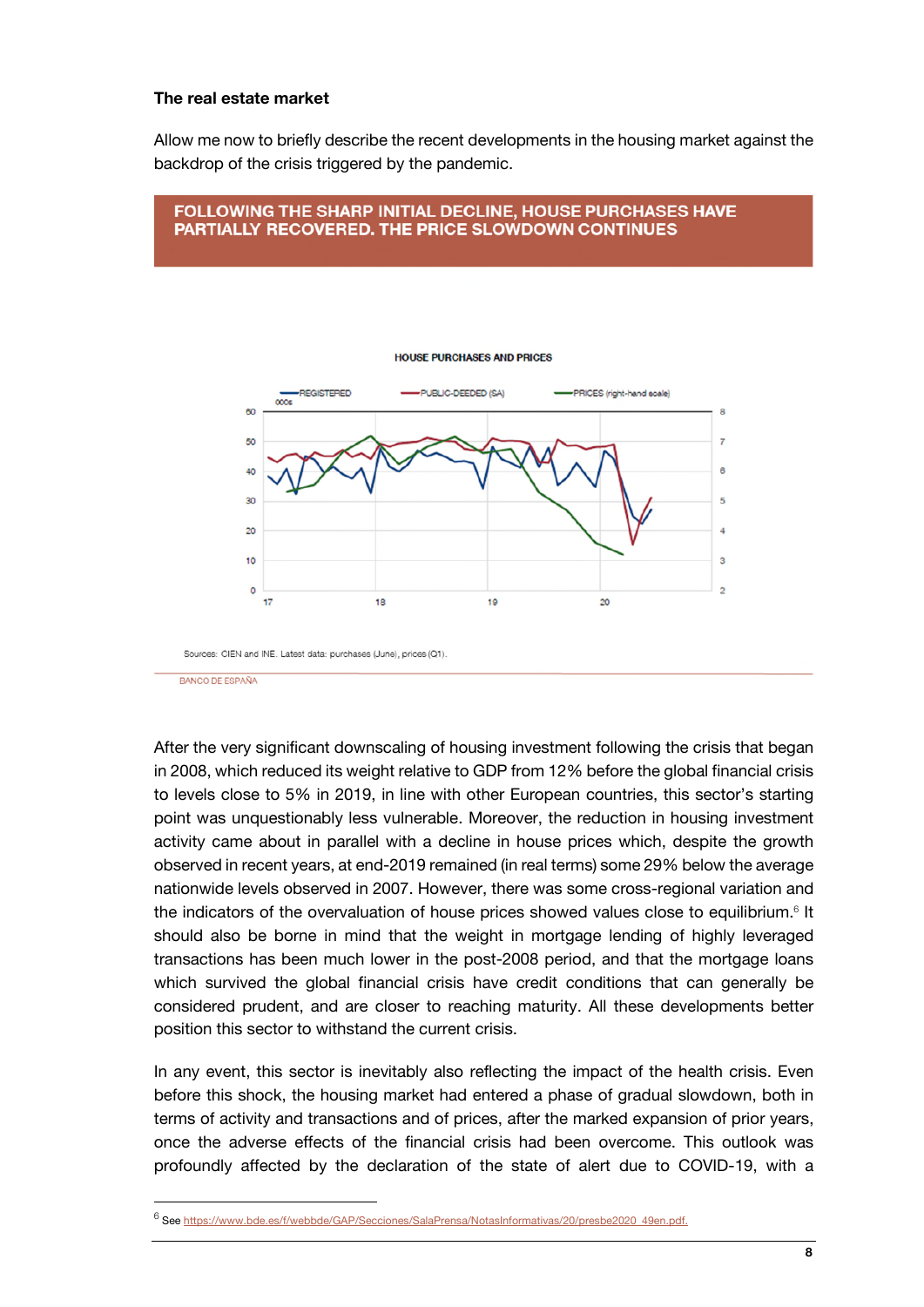particularly sharp slump in transactions in the second half of March and in April. In subsequent months, a gradual, albeit partial, recovery is estimated to have taken place, once the restrictions on movement had been lifted and as the house purchase process gradually began to operate as normal.

In effect, the lockdown made it much more difficult to conduct the process of buying or selling a home. Once the state of alert had been declared, the number of sales through public deeds plummeted to a record low in April, falling by approximately 70% year-onyear. In subsequent months the situation improved, although falls of 20% (compared with the previous year) were still being posted in June.

In this setting, house prices are estimated to have remained on the gradually slowing path that dates back to the end of 2018, although according to the latest available data, corresponding to June, they are still posting positive growth.

Like the economy as a whole, housing investment recorded an unprecedented downturn in 2020 Q2. According to the preliminary Quarterly National Accounts estimate, this component fell by more than 30% compared with the same period in 2019, returning to the lows recorded in the previous crisis. Indicator trends appear to anticipate an upturn in housing investment in Q3, although it is expected to remain below the pre-pandemic level, owing to the worsening outlook for households.

Over a longer horizon, the extent to which the housing market will eventually recover once the health crisis is behind us will depend on the degree of persistence of its adverse economic and financial effects.

# **IMPACT OF THE CRISIS ON BANKING: COMPARISON WITH THE MACROECONOMIC SCENARIOS USED IN PREVIOUS STRESS TEST EXERCISES**



#### **RATE OF CHANGE OF GDP IN DIFFERENT PROJECTION SCENARIOS**

Source: Banco de España

(a) FLESB (Forward Looking Exercise on Spanish Banks): Banco de España stress tests

BANCO DE ESPAÑA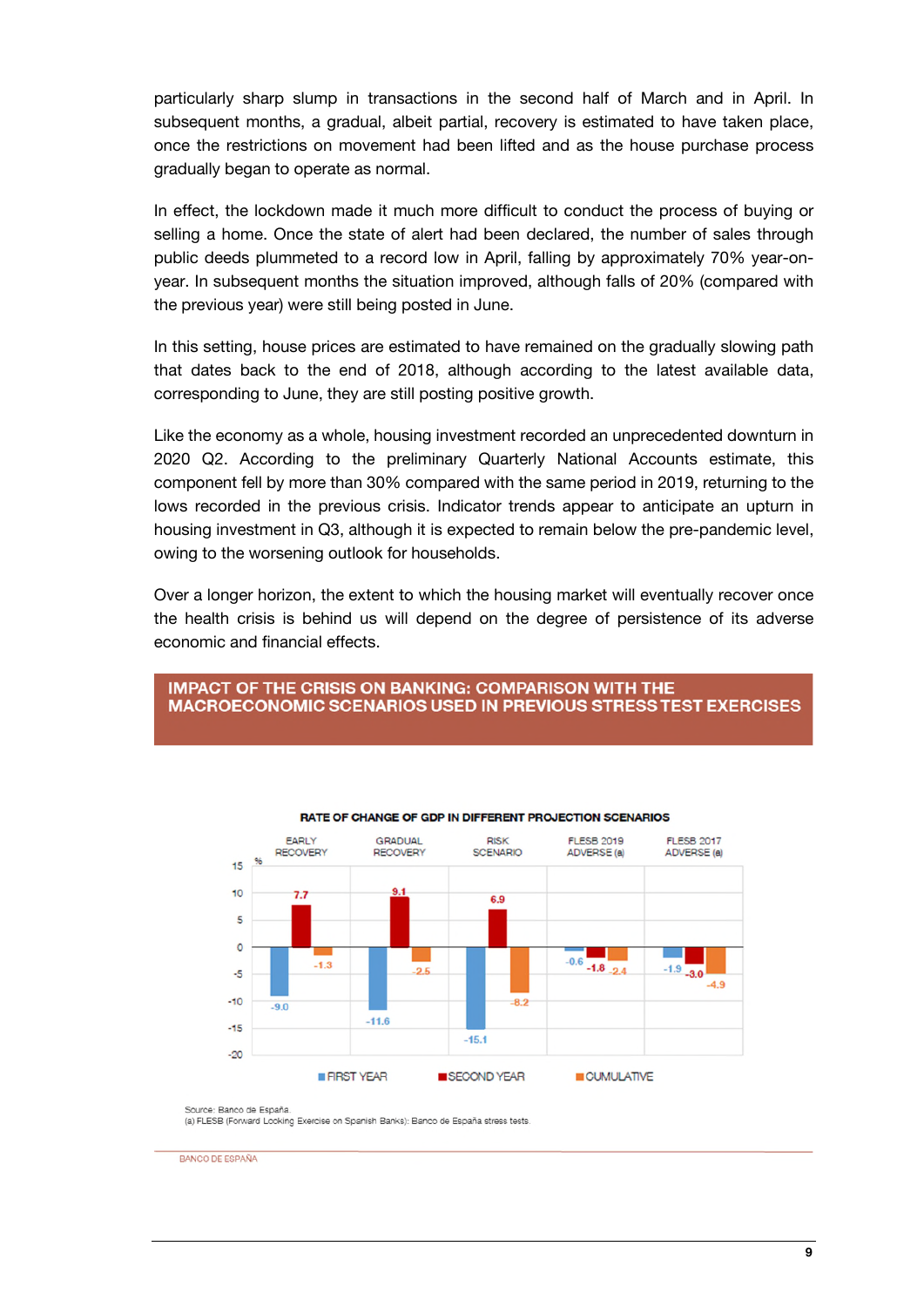### The impact on the financial sector

## *The banking sector*

The crisis triggered by the pandemic has clearly accentuated the credit, market and operational risks facing the banking sector. The improvements in the quality of the Spanish banking sector's balance sheet and in its solvency levels in the last ten years have also clearly put it in a better position to absorb this crisis and to continue to provide the financing needed by the economy. The risks to the sector's financial stability have been mitigated by the various economic policy measures adopted.

Indeed, developments in credit, as I mentioned earlier, have differentiated this crisis from other episodes in the past. At the aggregate level, the volume of new lending and the outstanding balance of deposit institutions' loans to the real economy have increased. This represents a notable change in trend compared with developments in bank lending in Spain since the last financial crisis.

On data to 30 July 2020, total bank credit to non-financial corporations and households grew at a year-on-year rate of 2.4%, compared with the decline of 0.3% recorded until February 2020. This change in trend is largely attributable to credit to non-financial corporations which, as I said earlier, quickened substantially following the outbreak of the pandemic.

Most of the financing obtained by firms has been used to shore up their liquidity buffers to meet future borrowing needs. In fact, the growth rate of firms' bank deposits increased from slightly below 4% in February to 13% in June. By contrast, lending to households fell at a rate of 1.8% in June, whereas it was virtually flat in February. Credit for house purchase posted a year-on-year fall of 2.7%, declining almost 1 pp more than in February. The yearon-year growth rate of consumer credit, which stood at 15% in February, fell as low as 2.5% in May. In June it grew by 2.3%, owing especially to drawdowns of credit facilities, since new lending continued to move on a downward path.

However, in the coming months we will inevitably witness a deterioration in the credit quality of banks' balance sheets, as a result of the sharp contraction in the income of non-financial corporations and households over recent months. Indeed, this deterioration is expected to intensify when the moratoria end or the grace period on guaranteed loans expires.

The volume of NPLs in the private non-financial sector continued to fall at a year-on-year rate of 11% in June, although this was 8 pp less than the decline in February. The NPLs in banks' business in Spain increased by 2% between March and June this year, with no major differences between firms and households. Although the increase in NPLs traditionally lags behind the onset of recessions, this increase is very contained considering the scale of the fall in GDP. Undoubtedly, the measures implemented, particularly guarantee schemes for firms and payment holidays for individuals, are significantly reducing the immediate rise in newly classified NPLs. Reclassifications of NPLs which in recent years significantly reduced the NPL ratio, have also fallen, owing to less activity in the impaired assets market.

Looking ahead, the uncertainty about the potential rise in the NPL ratio is notable since this crisis is on an unprecedented scale and is deeper than that envisaged in the adverse macroeconomic scenarios applied in the stress testing of the financial system in recent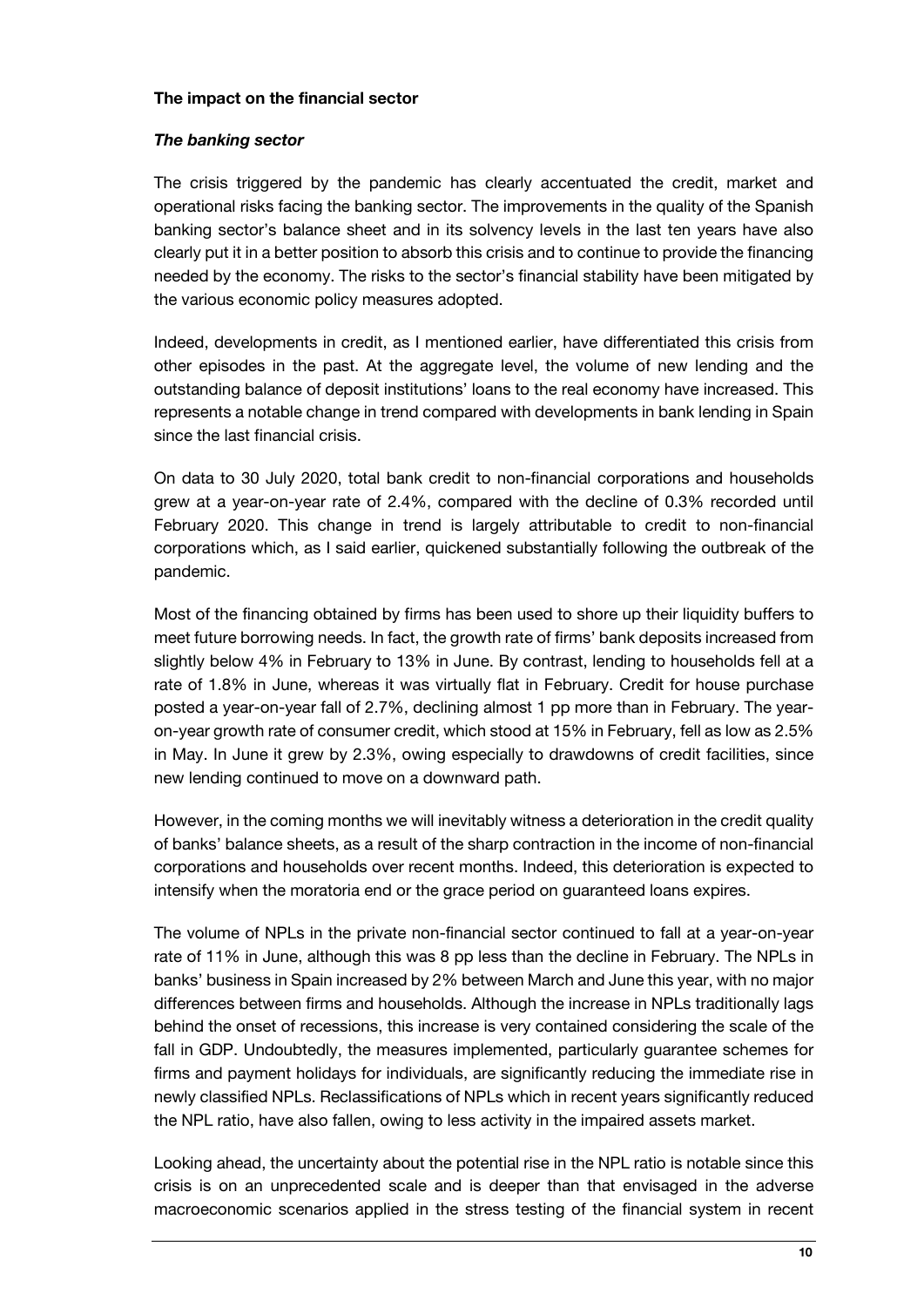years. The timing is also very different since in this episode, if current macroeconomic forecasts are confirmed, the adjustment to GDP would be concentrated in the first year of the shock (2020), to be followed by a recovery whose strength is still uncertain. In addition, the impact will hinge on the size and duration of the measures adopted, which will influence their effectiveness.

In any event, the increase in NPLs is expected to be higher among smaller firms operating in sectors involving greater social interaction; and, in the case of households, in exposures not secured by mortgages. Accordingly, banks are already recording earlier part of the provisions that they might have to set aside in the future.

Furthermore, my previous remarks about the aggregate situation of the system mask considerable diversity. This is mainly because the starting positions of the various institutions, in terms of own funds and credit quality, are already different. Likewise, some segments of households and non-financial corporations are also still in highly fragile financial situations. For example, smaller firms are more vulnerable to a scenario of falling revenues. But, additionally, in a crisis like this, as I have mentioned earlier, the deterioration of banks' solvency is expected to hinge on their degree of exposure to the various regions and sectors which are being affected differently by the pandemic.

In any event, as in the case of households and non-financial corporations, the public support measures implemented in recent months will help to mitigate the effects on financial stability. In particular, the government loan guarantee scheme and the various measures adopted by the ECB will contribute to smoothing the impact on banks' solvency. The restrictions on the payment of dividends by banks also contribute significantly to this objective. And, lastly the moratoria will be useful so that the classification of loans as nonperforming is eased and distributed over time.

Nevertheless, the impact of the COVID-19 crisis on financial institutions' profitability is already clear. The banking industry's already narrow profit margins of recent years – profitability actually stood below the cost of capital in the main European banking systems – were squeezed even further by the outbreak of COVID-19 and the need to record higher provisions to cover adverse developments in banking.

Specifically, data from the first half of 2020 showed that listed Spanish banks had consolidated net losses of €10.5 billion, compared with profits of a similar order of magnitude in the same period in 2019. Higher provisioning and, especially, the non-recurring adjustment to goodwill, both as a result of the expected downturn in economic conditions on account of the pandemic, were the main causes of lower profits. The losses were concentrated at the two banks with the largest international presence but profits decreased by two thirds at the other banks. In any event, banks' recurring business has only been affected modestly to date and this is being offset partly by an adjustment to operating expenses and, consequently, they continue to gain in efficiency.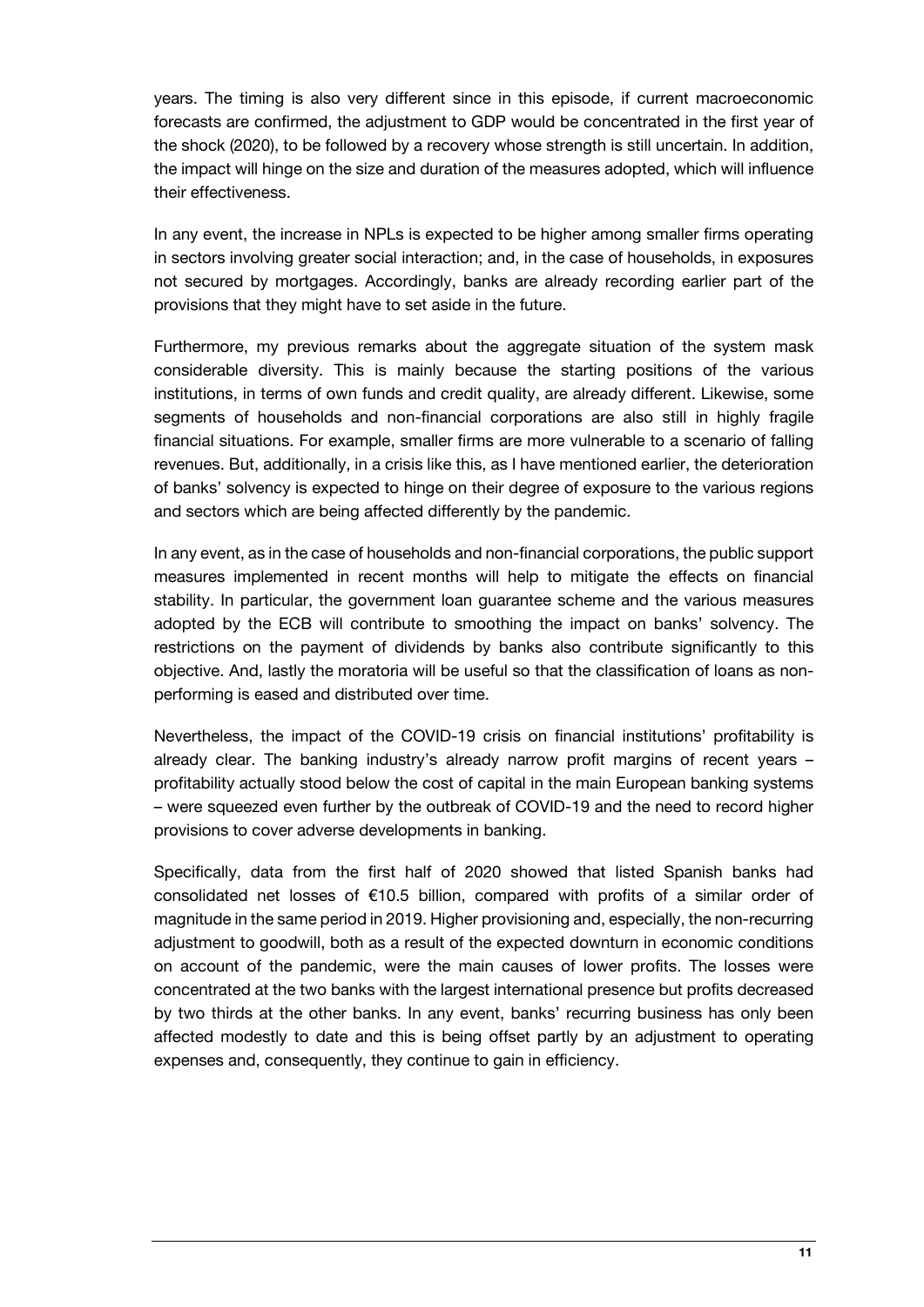### SHARP DECLINE IN THE PRICE-TO-BOOK RATIO OF EUROPEAN BANKS AND **APPRECIABLE CONVERGENCE BETWEEN COUNTRIES**



P/B RATIO OF THE MAIN LISTED BANKS OF THE EURO AREA

Source: own calculations based on Datastream

BANCO DE ESPAÑA

Therefore, the price-to-book (P/B) ratio — which compares listed banks' market capitalisation and their book value — contracted notably in Spain, as in other European countries, by declining to levels of around 0.4, although it subsequently recovered somewhat.

# **RESULTS OF THE ECB VULNERABILITY ANALYSIS** A PROJECTED CET1 RATIO OF 12.6% IS REACHED IN THE CENTRAL SCENARIO IN 2022 PROJECTED EVOLUTION OF CET1 RATIO (TR) 18% 16.1% 15.6% 16% 15.1%



Note: Average CET1R (TR) is calculated by weighting bank level data by total risk exposure amount as of 2019 actual.

Source: ECB.

BANCO DE ESPAÑA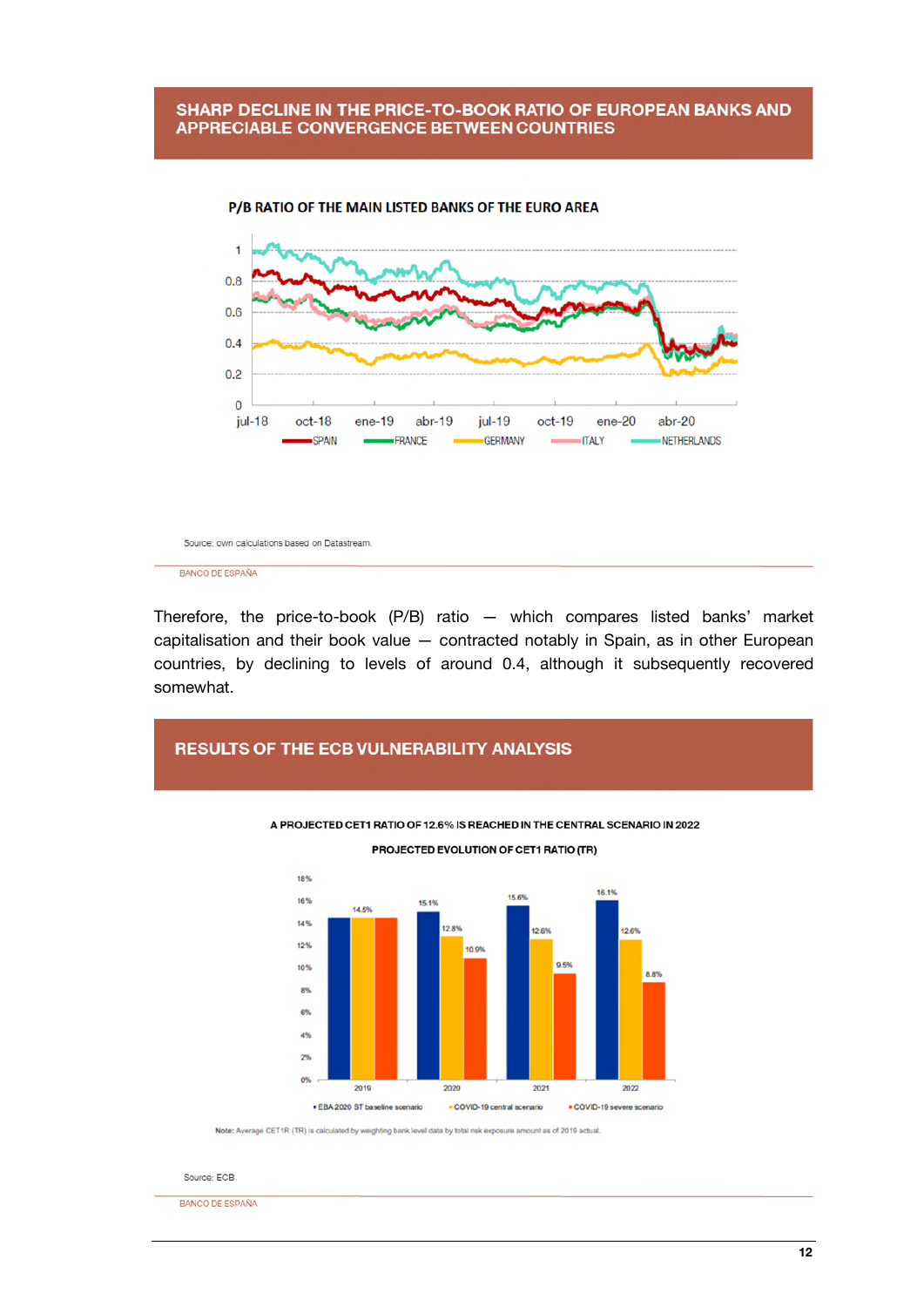One way of illustrating the risks to financial stability posed by the current episode is through simulation exercises which assess prospectively banks' resilience to adverse macroeconomic scenarios. Accordingly, the ECB conducted a so-called "vulnerability" analysis – to underline their limitations compared with the usual stress tests – in order to measure European banks' resilience to the strains triggered by the coronavirus. The results published last July show some of the risks identified.<sup>7</sup> Specifically, based on these results, the euro area banking sector overall is positioned to withstand pandemic-induced stress, although the reduction in banks' solvency under the most adverse macroeconomic scenarios would be significant. Furthermore, the results of this exercise show significant heterogeneity across banks.

In particular, according to the ECB's estimations, the central scenario<sup>8</sup> depletes banks' capital (CET1) ratio by approximately 1.9 pp to 12.6% and the severe scenario by 5.7 pp to 8.8% in 2022. Impaired credit exposures and market risk losses are the key drivers of capital consumption.

In any event, in view of the uncertainty and the complex nature of this crisis, and despite the wide range of measures already implemented, the need to develop certain measures further or to address new ones to avoid potential financial instability cannot be ruled out. As I have already said on previous occasions, $9$  I think our shared aim should be to prevent the current crisis from being accompanied by a widespread tightening of financing conditions or from seriously damaging our financial system. Therefore the authorities must remain vigilant and head off the risks to financial stability stemming from this crisis and we must be ready to provide a forceful, pan-European response should they materialise.

Looking ahead, the low profitability of banks is one of the main challenges facing the banking sector in Europe and Spain. Everything points to the very low or even negative interest rate scenario continuing for even longer and, in this environment, banks may find it increasingly difficult to obtain returns without incurring excessive risk. Additionally, they will also have to face competition from potential competitors in the credit market. These companies – not necessarily financial in origin – which extensively harness information about their customers using new technologies, may drastically alter the operating environment of traditional banks.

The banks' strategy faced with these challenges must inevitably involve investing heavily in this type of technology to make the most of their data. This, also, will enable them to refocus their lending business on higher-margin segments while maintaining the risk they have assumed within reasonable limits. They should also continue to strive to make efficiency

j

<sup>&</sup>lt;sup>7</sup> ["Euro area banking sector resilient to stress caused by coronavirus, ECB analysis shows"](https://www.bde.es/f/webbde/GAP/Secciones/SalaPrensa/ComunicadosBCE/NotasInformativasBCE/20/presbce2020_133en.pdf), ECB press release of 28 July 2020.

 $8$  The benchmark central scenario envisages an increase in infections over the next few quarters and the application of the corresponding containment measures until a medical solution is available; based on these assumptions euro area real GDP is projected to decline by 8.7% in 2020 and rebound by 5.2% in 2021 and by 3.3% in 2022. Under the adverse scenario, which envisages a vigorous rise in infections and stricter containment measures, real GDP would decline by 12.6% in 2020 and would grow by 3.3% in 2021 and by 3.8% in 2022.

See P. Hernández de Cos (2020). Appearance before the Economic Affairs and Digital Transformation Committee [\(Congress of Deputies\) on 18 May 2020.](https://www.bde.es/f/webbde/GAP/Secciones/SalaPrensa/IntervencionesPublicas/Gobernador/Arc/Fic/hdc180520en.pdf) and [Appearance before the Parliamentary Committee for the Social and](https://www.bde.es/f/webbde/GAP/Secciones/SalaPrensa/IntervencionesPublicas/Gobernador/Arc/Fic/hdc230620en.pdf)  [Economic Reconstruction of Spain after COVID-19 \(Congress of Deputies\) on 23 June 2020](https://www.bde.es/f/webbde/GAP/Secciones/SalaPrensa/IntervencionesPublicas/Gobernador/Arc/Fic/hdc230620en.pdf)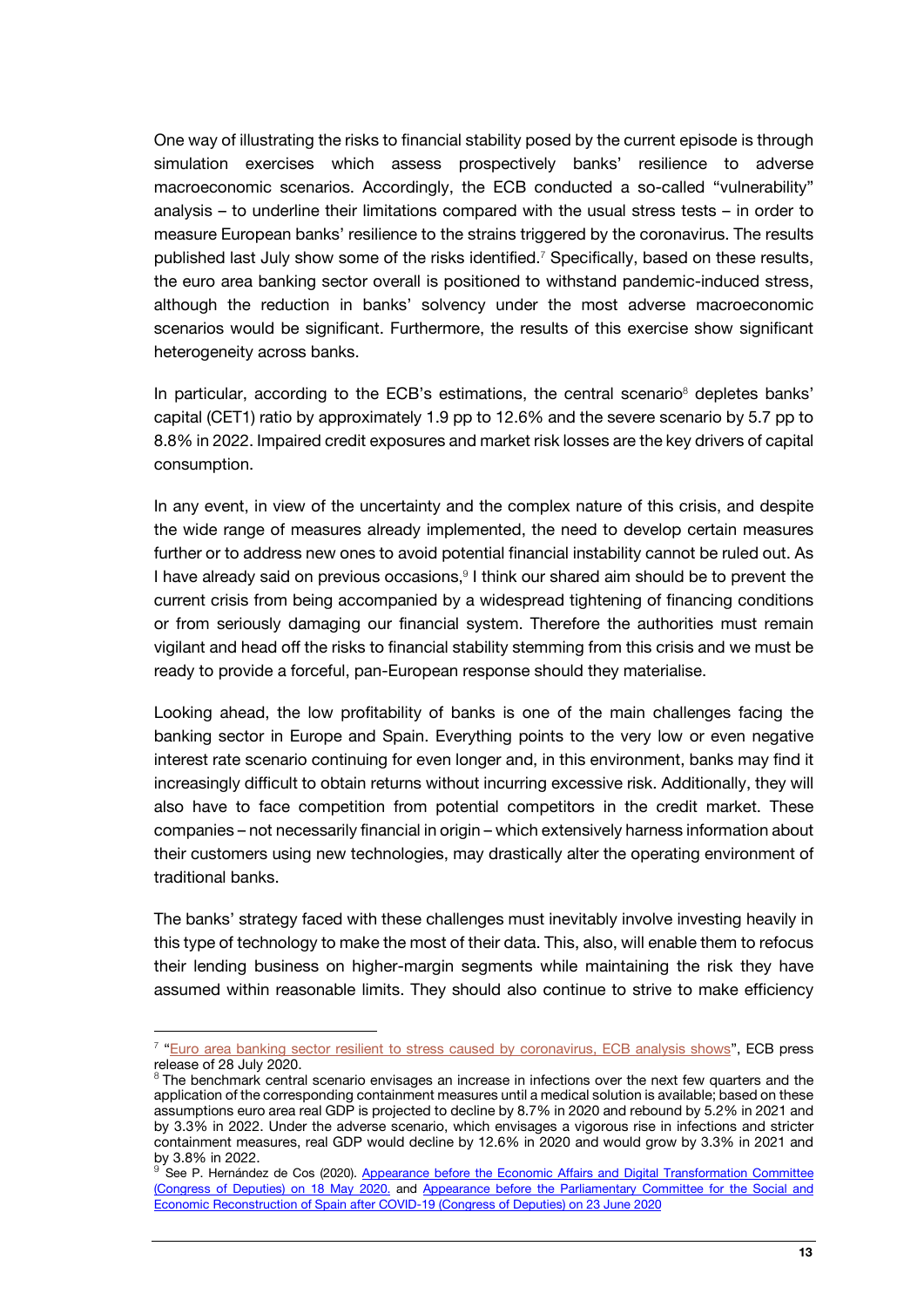gains and, once more, will have to make more intensive use of new technologies to continue to cut their operating costs. Furthermore, there is room for some consolidation in the sector which will contribute to making banks and the system, as a whole, more resilient.

### *Non-bank financial sector*







CHANGES FROM INVESTMENT GRADE TO SPECULATIVE GRADE

Source: Thomson Reuters, Latest observation: 26/08/2020

BANCO DE ESPAÑA

Apart from its effect on the banking sector, this crisis is also having a considerable impact on the valuation of many financial assets, and on their volatility. Initially, there was a major stock market correction and a sharp increase in equity and bond volatility. Subsequently, following the reaction of global monetary and fiscal policies, stock markets began to recover and volatilities to decline. In fact, in both the United States and the euro area, some market valuation measures, such as P/E ratios, have returned to historical highs, potentially indicating a certain disconnect between the recent rapid and significant recovery in financial markets and the more moderate behaviour of macroeconomic data and the concerns over corporate sector weakness.

In this respect, despite the slowdown in recent months in the rate of credit rating downgrades, following the sharp increase between March and May, the spreads on highyield corporate debt (i.e. with a rating below BBB) ceased to rise in June in Europe and in the United States, and thus, in contrast to those on investment-grade corporate debt (BBB or higher rating), have remained below their pre-crisis levels.

This deterioration in corporate credit quality is a further element of vulnerability for financial stability. Past experience shows that extensive rating downgrades in the corporate sector can generate adverse second-round effects that exacerbate the crisis. The mechanism is as follows: since investment and pension funds, along with other institutional holders of corporate debt instruments, usually have restrictions in their mandates on their holdings of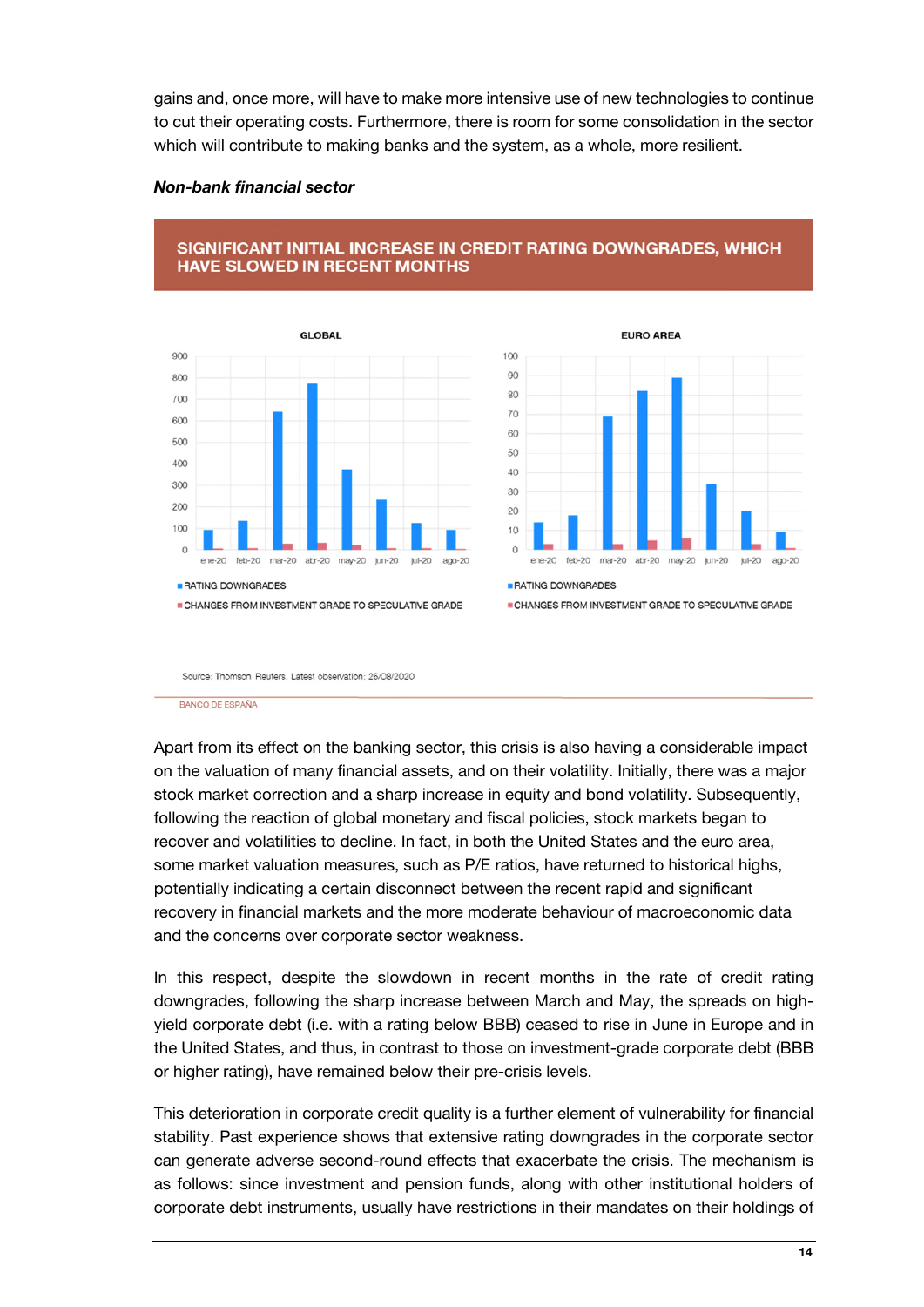non-investment-grade assets, if many of these securities become high-yield they have to be sold by these investors, leading to a further decline in value and thus greater losses for all holders.

The importance of this vulnerability is illustrated by a recent analysis conducted by the ESRB.10 Specifically, it was estimated that, in Europe, almost half of corporate bonds with a BBB rating are held by investment funds, around a third by insurance companies, almost a quarter by credit institutions and the rest by pension funds. Investment funds and insurance companies are thus precisely the institutional investors that hold most of the BBBrated corporate debt, a third of which is associated with sectors considered as sensitive to COVID-19. A large-scale downgrading of this debt, to below investment-grade status, would entail considerable potential losses for the financial system of the European Union (EU) as a whole, a significant part of which would correspond to indirect losses attributable to the forced selling mentioned above.

The role of rating agencies in this process is fundamental. When making their assessments, these institutions need to take into account the long-term outlook for the corporation concerned and avoid excessively pro-cyclical behaviour. Indeed, this time round, rating agencies appear to have been more cautious than in the global financial crisis and, to date, phenomena comparable to those seen in the past have not occurred. In any event, the results of this exercise serve to show the systemic importance of this vulnerability and the need to be prepared to provide a sufficient, internationally coordinated response, depending on how the pandemic develops at international level.

### The impact on general government



# EURO AREA SOVEREIGN SPREADS CONTINUE TO BENEFIT FROM THE **PURCHASE PROGRAMME**

Source: Bloomberg

BANCO DE ESPAÑA

j

<sup>&</sup>lt;sup>10</sup> [A system-wide scenario analysis of large-scale corporate bond downgrades,](https://www.esrb.europa.eu/pub/pdf/A_system-wide_scenario_analysis_of_large-scale_corporate_bond_downgrades.en.pdf) ESRB Technical Note, 23 July 2020.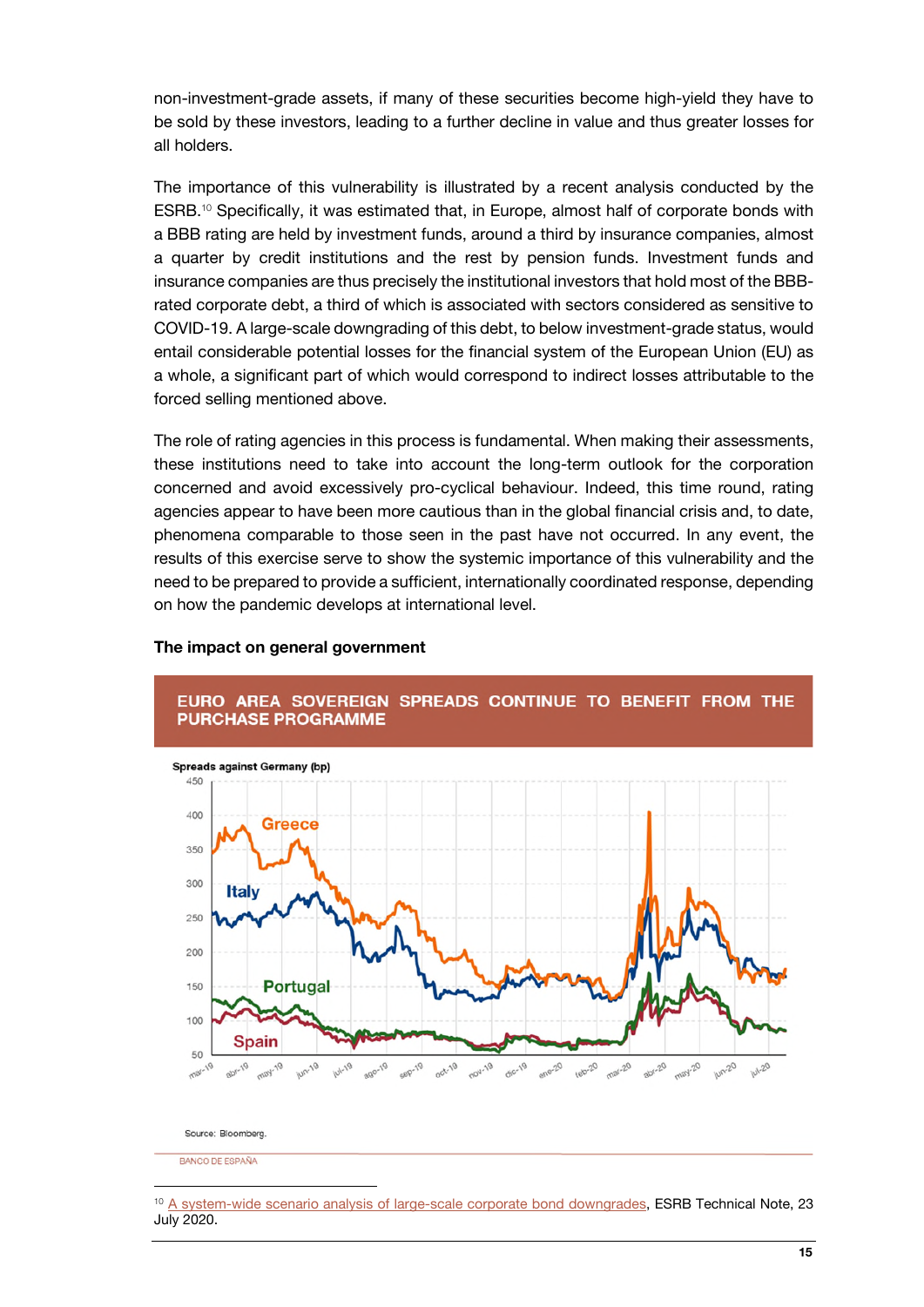During the current crisis, the activation of automatic fiscal stabilisers associated with lower tax receipts and increased cyclical expenditure (for instance, on unemployment benefit), along with the effect of the discretionary measures adopted by the authorities to mitigate the impact of the crisis, is leading to very significant increases in budget deficits and public debt in all countries.

Initially, there were also tensions in European public debt markets, which led to a sharp rise in sovereign spreads. However, the decisions of the ECB and the reiteration by its Governing Council of the commitment to do everything necessary to support all citizens of the euro area through this extremely challenging time, ensuring that its monetary policy is transmitted to all parts of the economy and to every country, have alleviated these tensions. Likewise, the response of the European Union, which has resolved to make significant public funds available to Member States with which to mitigate the impact of the crisis and reactivate their economies, has also been crucial.

In the case of Spain, the pandemic has struck the economy at a time when the general government accounts still displayed certain elements of vulnerability. In particular, despite uninterrupted robust growth in recent years, at the end of 2019 the public sector structural deficit stood above 3% of GDP and the public debt ratio above 95% of GDP. Moreover, according to Banco de España projections, in the next few years the budget deficit may exceed 10%, while the public debt-to-GDP ratio may stand at around 120%.

Following its initial increase, ECB and European monetary policy decisions have kept the risk premium well contained in recent months. However, looking ahead, persistently high levels of public debt would reduce the scope for countercyclical fiscal measures in response to adverse macroeconomic shocks and might even limit the economy's growth capacity; in any case, they would expose the Spanish economy to a situation of chronic vulnerability to changes in investor sentiment on the financial markets.

For all these reasons, although the response to the health crisis should be accompanied in the short term by decisive fiscal measures to reduce its impact, an overall growth strategy with a medium-term horizon needs to be implemented. This should include the design of a fiscal consolidation programme, to be applied as and when the worst effects of the crisis are over and the recovery has firmed.

# **Conclusions**

The COVID-19 pandemic is having an unprecedented negative macroeconomic impact which has, in turn, led to an increase in financial stability risks. The actions of the national and supranational economic authorities (fiscal, monetary and supervisory) have reduced these risks, but they have not been completely eliminated.

We are currently experiencing a gradual recovery that is, however, subject to a high degree of uncertainty and remains incomplete and uneven. The economic policy response needs to be adapted to the specific requirements of this new phase.

Specifically, on the ECB's Governing Council we have made it clear that a high degree of monetary accommodation is needed to support the recovery, avoid financial fragmentation